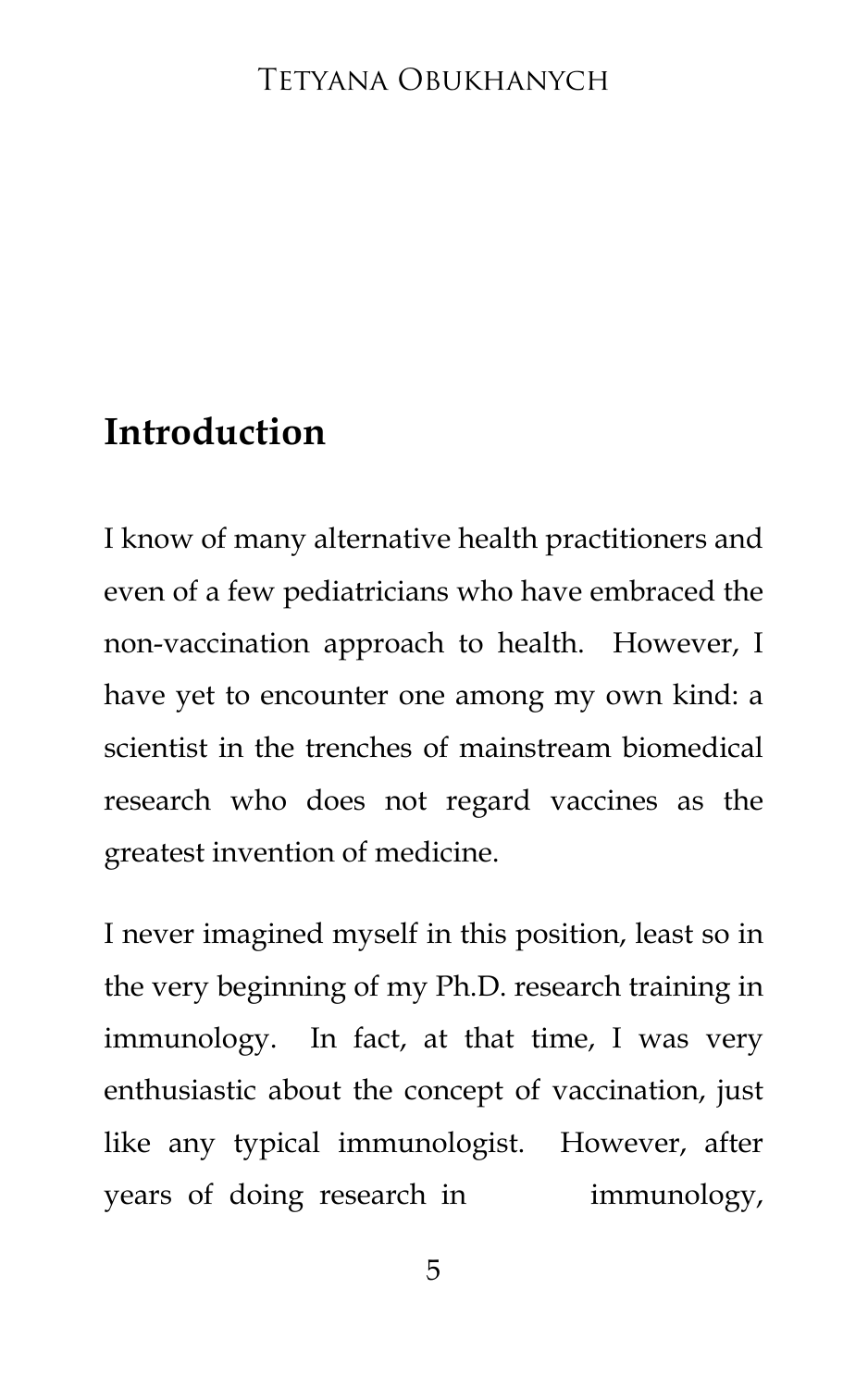# Vaccine Illusion

observing scientific activities of my superiors, and analyzing vaccine issues, I realized that vaccination is one of the most deceptive inventions the science could ever convince the world to accept.

As we hear more and more about vaccine injuries, many individuals are starting to view vaccination as a necessary evil that has helped us initially to overcome raging epidemics but now causes more damage than benefit to our children.

As an immunologist, I have a different and perhaps a very unique perspective. I have realized that the invention of vaccination in the 18th century has precluded us from seeking to understand what naturally acquired immunity to diseases really is. Had we pursued a different route in the absence of that shortcut, we could have gained a thorough understanding of natural mechanisms of immunity and developed a truly effective and safe method of disease prevention compared to what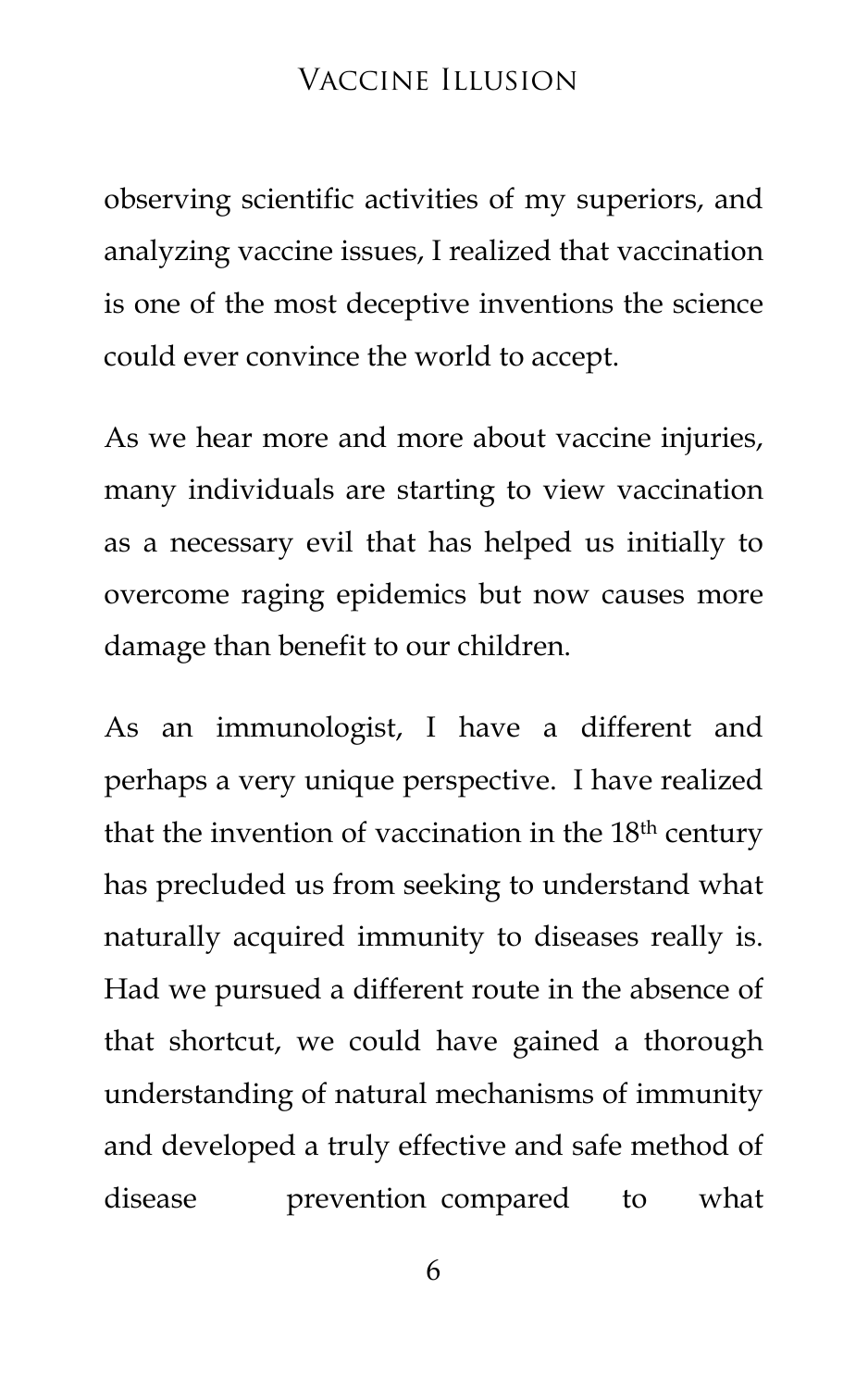## Tetyana Obukhanych

vaccines can possibly offer.

The biological term *immunity* refers to a universally observed phenomenon of becoming unsusceptible to a number of infectious diseases through prior experience. Because of the phonetic similarity between the words *immunology* and *immunity*, it is tempting to assume that immunology is a science that studies the state of immunity, but this is not the case. Immunology is a science that primarily studies an artificial process of *immunization* - i.e., the immune system's response to injected foreign matter. Immunology does not attempt to study and therefore cannot provide understanding of natural diseases and immunity that follows them. The "knowledge" about the function of the immune system during the natural process of infection is nevertheless inferred from contrived immunologic experiments, which typically consist of injecting laboratory-grown microorganisms (live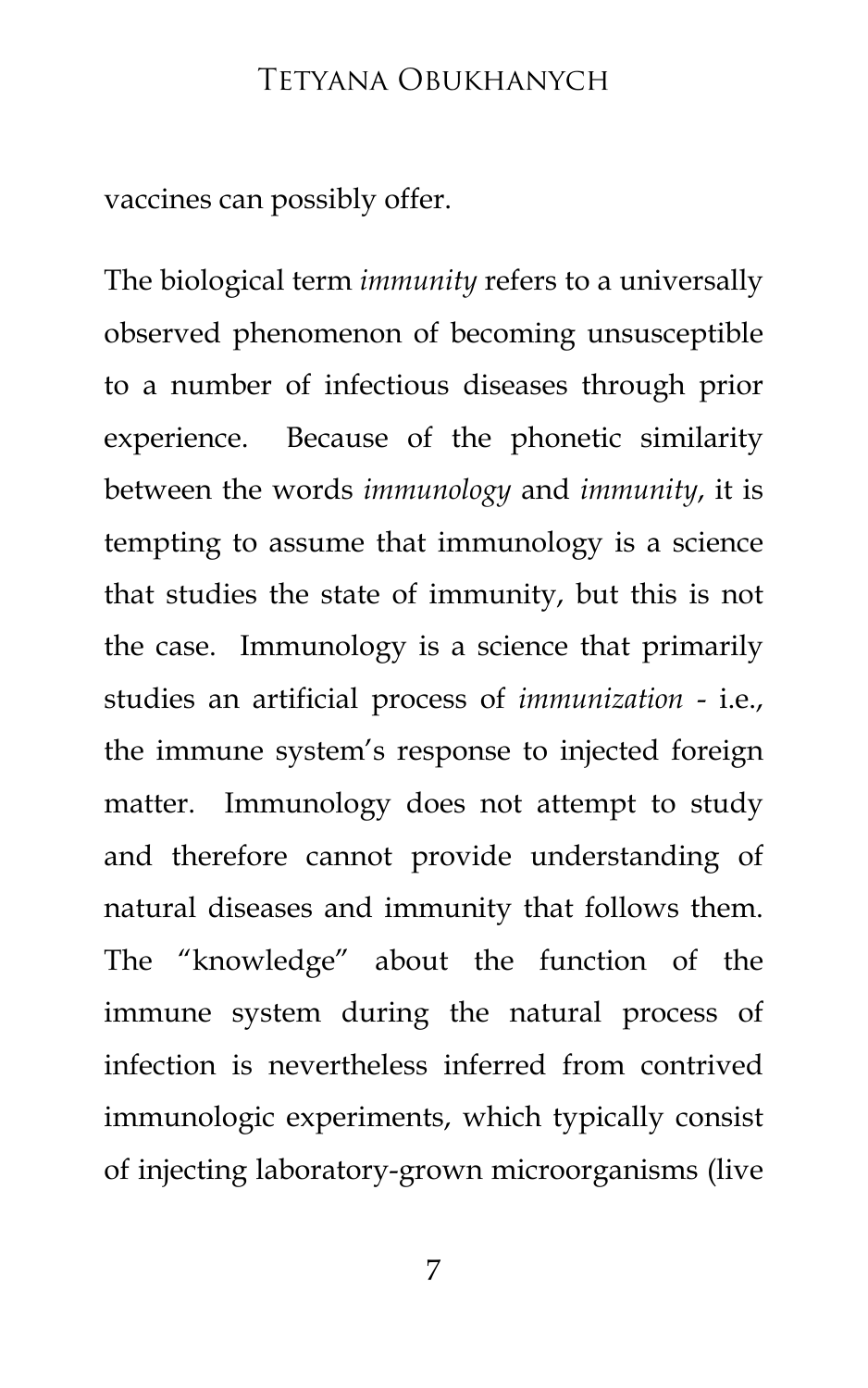## Vaccine Illusion

or dead) or their isolated parts into research animals to represent the state of infection. Because immunologic experiments are unrealistic simulations of the natural process, immunologists' understanding of nature is limited to understanding their own experimental models. Immunologists have confined the scope of their knowledge to the box of experimental modeling, and they do not wish to see beyond that box. Thinking within the box only reinforces the notion of vaccination and cannot provide any other solution to the problem of diseases.

Despite the fact that the biological basis of naturally acquired immunity is not understood, present day medical practices insist upon artificial manipulation of the immune response (a.k.a. immunization or vaccination) to secure "immunity" without going through the natural infection process. The vaccine-induced process,

8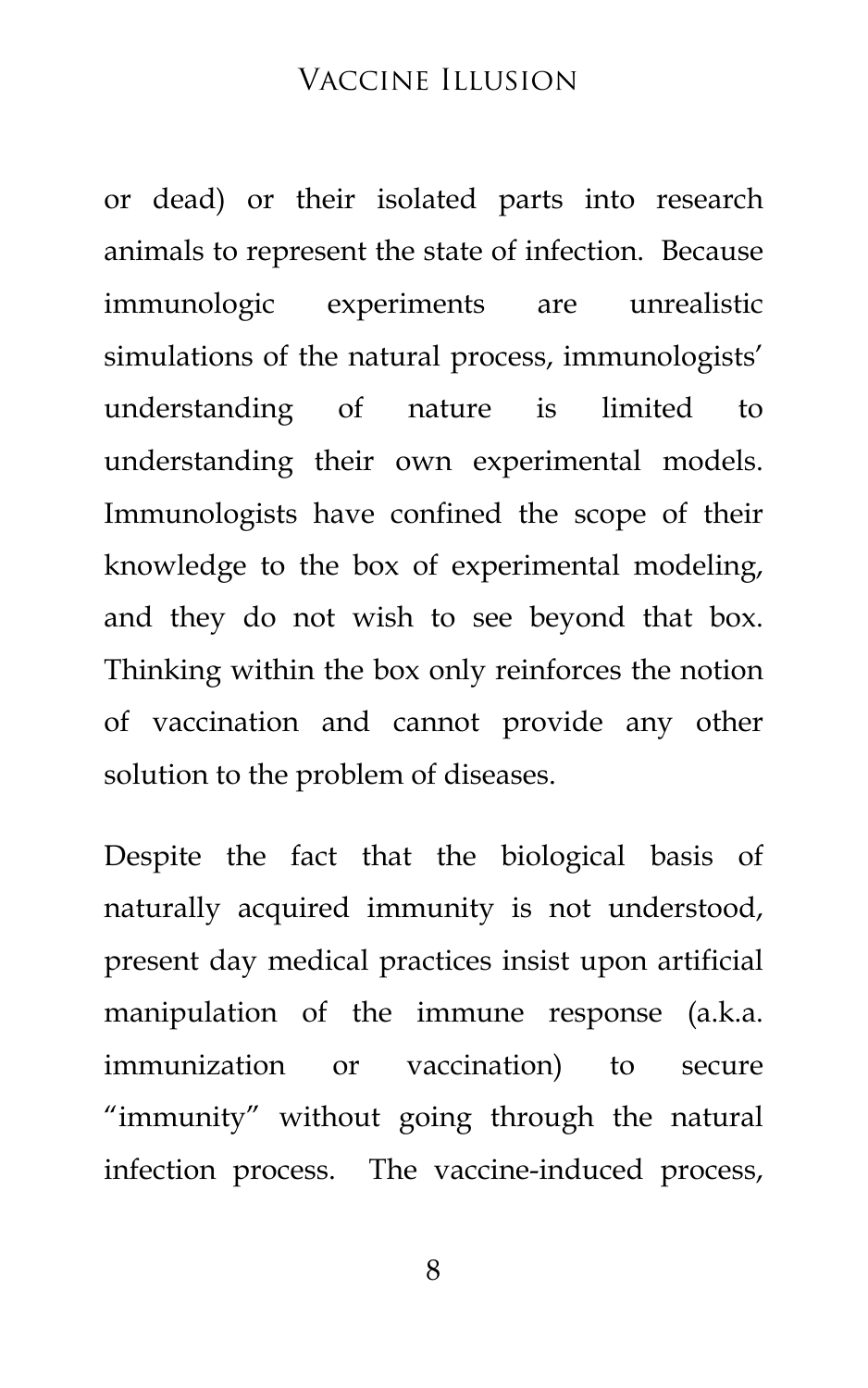## Tetyana Obukhanych

although not resembling a natural disease, is nevertheless still a process with its own risks. And it is not life-long immunity that we gain via vaccination but only temporary immunity. For this reason, vaccination at its core is neither a safe nor an effective method of disease prevention. Yet, immunologists have nothing better to offer because they can only go as far as their deeply rooted immunologic dogma allows them.

Three important factors have contributed to my gradual disillusionment with immunologic paradigms and their applications - vaccines. First, several significant inconsistencies within immunologic theory made me quite unsatisfied with its attempted explanation of immunity. Second, I observed how some seasoned immunologists would omit mentioning the outcome of crucial experiments to make their publication on new vaccine development strategies

9